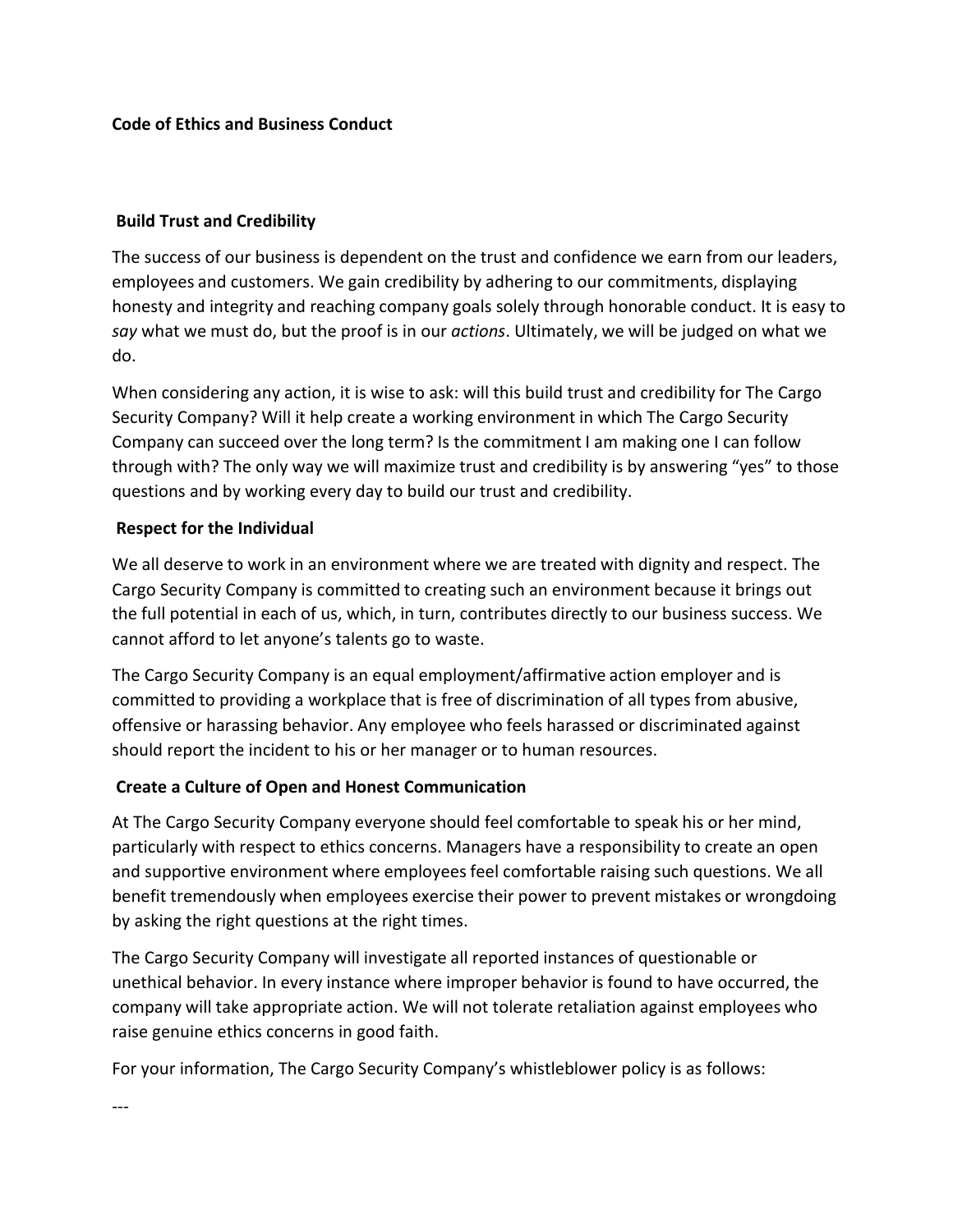#### **Whistleblower Protection Policy**

The Company prohibits retaliation against any employee because the employee engages in any of the following activities:

(a) Discloses, or threatens to disclose to a supervisor or to a public body an activity, policy or practice of the Company, or another employer, with whom there is a business relationship, that the employee reasonably believes:

 $(1)$  is in violation of a law, or a rule or regulation promulgated pursuant to law, including any violation involving deception of, or misrepresentation to, any shareholder, investor, client, customer, employee, former employee, retiree or pensioner of the Company or any governmental entity; or

(2) is fraudulent or criminal, including any activity, policy or practice of deception or misrepresentation which the employee reasonably believes may defraud any shareholder, investor, client, customer, employee, former employee, retiree or pensioner of the Company or any governmental entity.

(b) Provides information to, or testifies before, any public body conducting an investigation, hearing or inquiry into any violation of law, or a rule or regulation promulgated pursuant to law by the Company, or another employer, with whom there is a business relationship, including any violation involving deception of, or misrepresentation to, any shareholder, investor, client, customer, employee, former employee, retiree or pensioner of the employer or any governmental entity.

(c) Objects to, or refuses to participate in any activity, policy or practice which the employee reasonably believes:

 $(1)$  is in violation of a law, or a rule or regulation promulgated pursuant to law, including any violation involving deception of, or misrepresentation to, any shareholder, investor, client, customer, employee, former employee, retiree or pensioner of the Company or any governmental entity; or

(2) is fraudulent or criminal, including any activity, policy or practice of deception or misrepresentation which the employee reasonably believes may defraud any shareholder, investor, client, customer, employee, former employee, retiree or pensioner of the Company or any governmental entity; or

(3) is incompatible with a clear mandate of public policy concerning the public health, safety or welfare or protection of the environment.

This protection against retaliation, when a disclosure is made to a public body, does not apply unless the employee (i) has provided his or her supervisor with written notice of the activity, policy or practice that is in violation of a law, rule or regulation, and (ii) has given the Company a reasonable opportunity to correct the activity, policy or practice. However, disclosure is not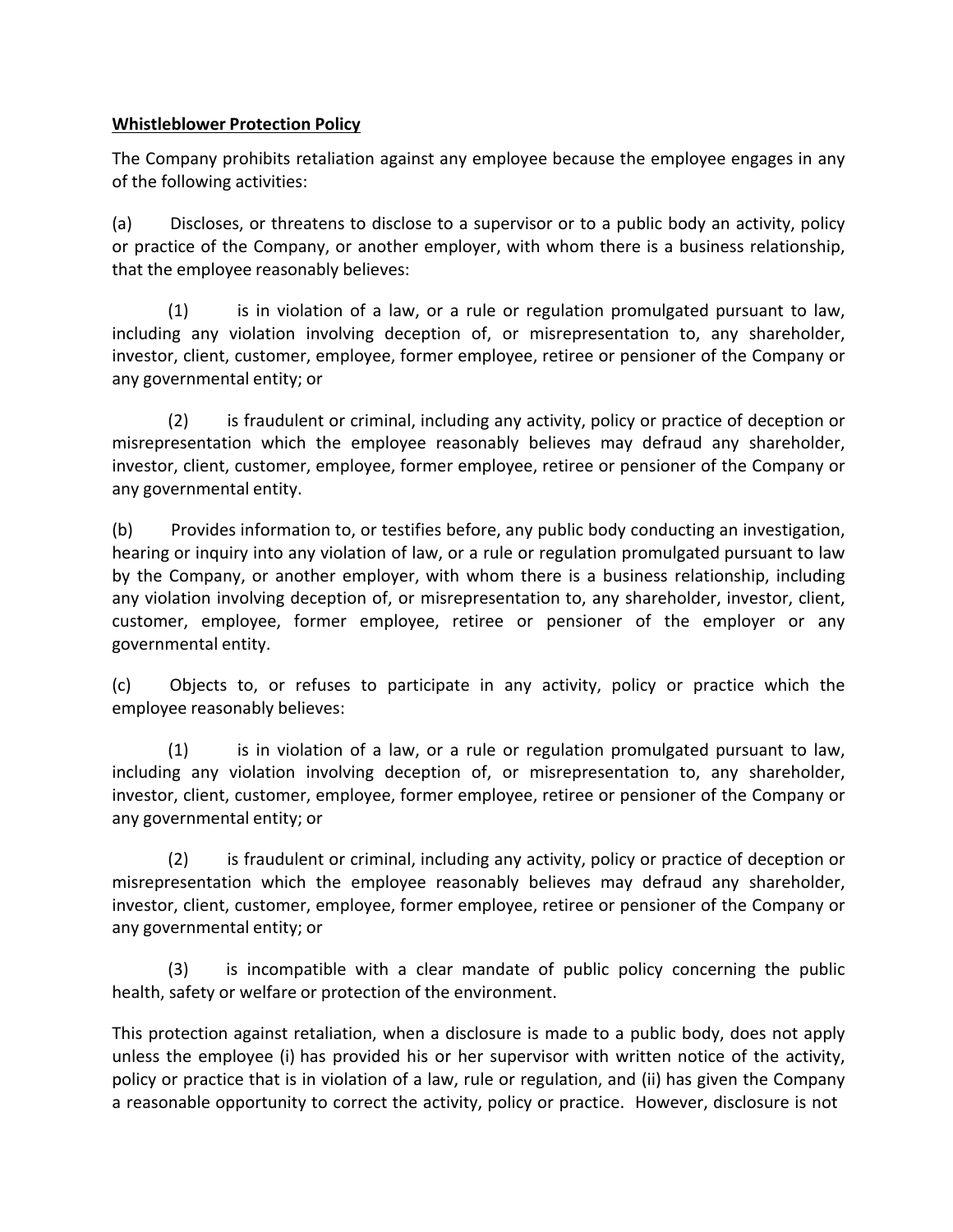required where the employee is reasonably certain that the activity, policy or practice is known to one or more of the Company's supervisors or where the employee fears physical harm as a result of the disclosure, provided that the situation is emergency in nature.

---

Employees are encouraged, in the first instance, to address such issues with their managers or the HR Director, as most problems can be resolved swiftly. If for any reason that is not possible or if an employee is not comfortable raising the issue with his or her manager or HR, The Cargo Security Company's Chief Operating Officer, Jared Azcuy, does operate with an open-door policy.

# **Set Tone at the Top**

Management has the added responsibility for demonstrating, through their actions, the importance of this Code. In any business, ethical behavior does not simply happen; it is the product of clear and direct communication of behavioral expectations, modeled from the top and demonstrated by example. Again, ultimately, our actions are what matters.

To make our Code work, managers must be responsible for promptly addressing ethical questions or concerns raised by employees and for taking the appropriate steps to deal with such issues. Managers should not consider employees' ethics concerns as threats or challenges to their authority, but rather as another encouraged form of business communication. At The Cargo Security Company, we want the ethics dialogue to become a natural part of daily work.

# **Uphold the Law**

The Cargo Security Company's commitment to integrity begins with complying with laws, rules and regulations where we do business. Further, each of us must have an understanding of the company policies, laws, rules and regulations that apply to our specific roles. If we are unsure of whether a contemplated action is permitted by law or The Cargo Security Company policy, we should seek the advice from the resource expert. We are responsible for preventing violations of law and for speaking up if we see possible violations.

Because of the nature of our business, some legal requirements warrant specific mention here.

*Please note our applicable industry-specific laws can be found in the Privacy and Security Section of our website*

# *Competition*

We are dedicated to ethical, fair and vigorous competition. We will sell The Cargo Security Company products and services based on their merit, superior quality, functionality and competitive pricing. We will make independent pricing and marketing decisions and will not improperly cooperate or coordinate our activities with our competitors. We will not offer or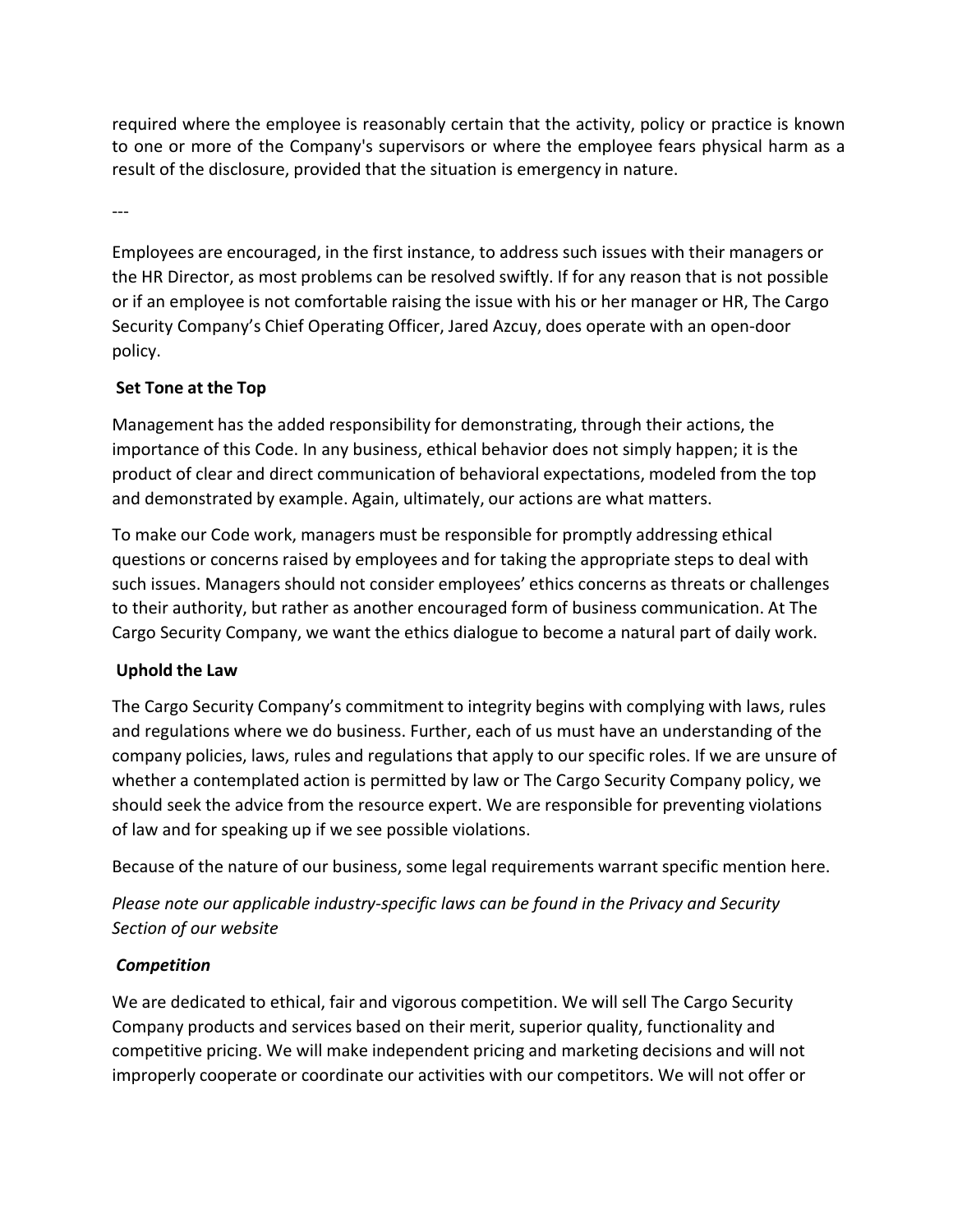solicit improper payments or gratuities in connection with the purchase of goods or services for The Cargo Security Company or the sales of its products or services, nor will we engage or assist in unlawful boycotts of particular customers.

## *Proprietary Information*

It is important that we respect the property rights of others. We will not acquire or seek to acquire improper means of a competitor's trade secrets or other proprietary or confidential information. We will not engage in unauthorized use, copying, distribution or alteration of software or other intellectual property.

## *Selective Disclosure*

We will not selectively disclose (whether in one-on-one or small discussions, meetings, presentations, proposals or otherwise) any material nonpublic information with respect to The Cargo Security Company, its securities, business operations, plans, financial condition, results of operations or any development plan. We should be particularly vigilant when making presentations or proposals to customers to ensure that our presentations do not contain material nonpublic information.

## *Health and Safety*

The Cargo Security Company is dedicated to maintaining a healthy environment. A safety manual has been designed to educate you on safety in the workplace. If you do not have a copy of this manual, please see the HR or Safety department.

#### **Avoid Conflicts of Interest**

# *Conflicts of Interest*

We must avoid any relationship or activity that might impair, or even appear to impair, our ability to make objective and fair decisions when performing our jobs. At times, we may be faced with situations where the business actions we take on behalf of The Cargo Security Company may conflict with our own personal or family interests. We owe a duty to The Cargo Security Company to advance its legitimate interests when the opportunity to do so arises. We must never use The Cargo Security Company property or information for personal gain or personally take for ourselves any opportunity that is discovered through our position with The Cargo Security Company.

#### **Here are some other ways in which conflicts of interest could arise:**

1. Being employed (you or a close family member) by, or acting as a consultant to, a competitor or potential competitor, supplier or contractor, regardless of the nature of the employment, while you are employed with The Cargo Security Company.

2. Hiring or supervising family members or closely related persons.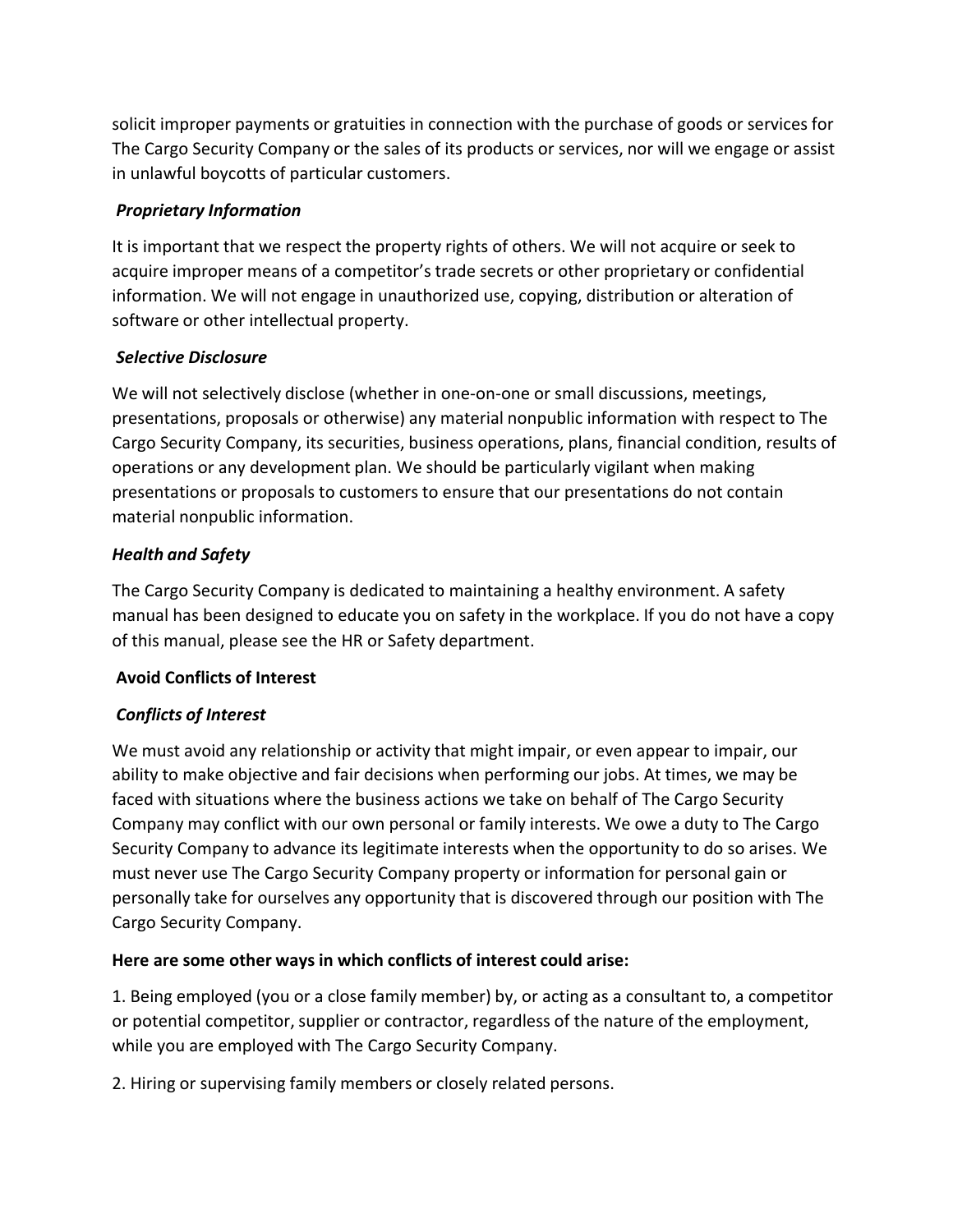3. Serving as a board member for an outside commercial company or organization.

4. Owning or having a substantial interest in a competitor, supplier or contractor.

5. Having a personal interest, financial interest or potential gain in any The Cargo Security Company transaction.

6. Placing company business with a firm owned or controlled by a The Cargo Security Company employee or his or her family.

7. Accepting gifts, discounts, favors or services from a customer/potential customer, competitor or supplier, unless equally available to all The Cargo Security Company employees.

Determining whether a conflict of interest exists is not always easy to do. Employees with a conflict of interest question should seek advice from management. Before engaging in any activity, transaction or relationship that might give rise to a conflict of interest, employees must seek review from their managers or the HR department.

#### *Gifts, Gratuities and Business Courtesies*

The Cargo Security Company is committed to competing solely on the merit of our products and services. We should avoid any actions that create a perception that favorable treatment of outside entities by The Cargo Security Company was sought, received or given in exchange for personal business courtesies. Business courtesies include gifts, gratuities, meals, refreshments, entertainment or other benefits from persons or companies with whom The Cargo Security Company does or may do business. We will neither give nor accept business courtesies that constitute, or could reasonably be perceived as constituting, unfair business inducements that would violate law, regulation or polices of The Cargo Security Company or customers, or would cause embarrassment or reflect negatively on The Cargo Security Company's reputation.

#### *Accepting Business Courtesies*

Most business courtesies offered to us in the course of our employment are offered because of our positions at The Cargo Security Company. We should not feel any entitlement to accept and keep a business courtesy. Although we may not use our position at The Cargo Security Company to obtain business courtesies, and we must never ask for them, we may accept unsolicited business courtesies that promote successful working relationships and good will with the firms that The Cargo Security Company maintains or may establish a business relationship with.

Employees who award contracts or who can influence the allocation of business, who create specifications that result in the placement of business or who participate in negotiation of contracts must be particularly careful to avoid actions that create the appearance of favoritism or that may adversely affect the company's reputation for impartiality and fair dealing. The prudent course is to refuse a courtesy from a supplier when The Cargo Security Company is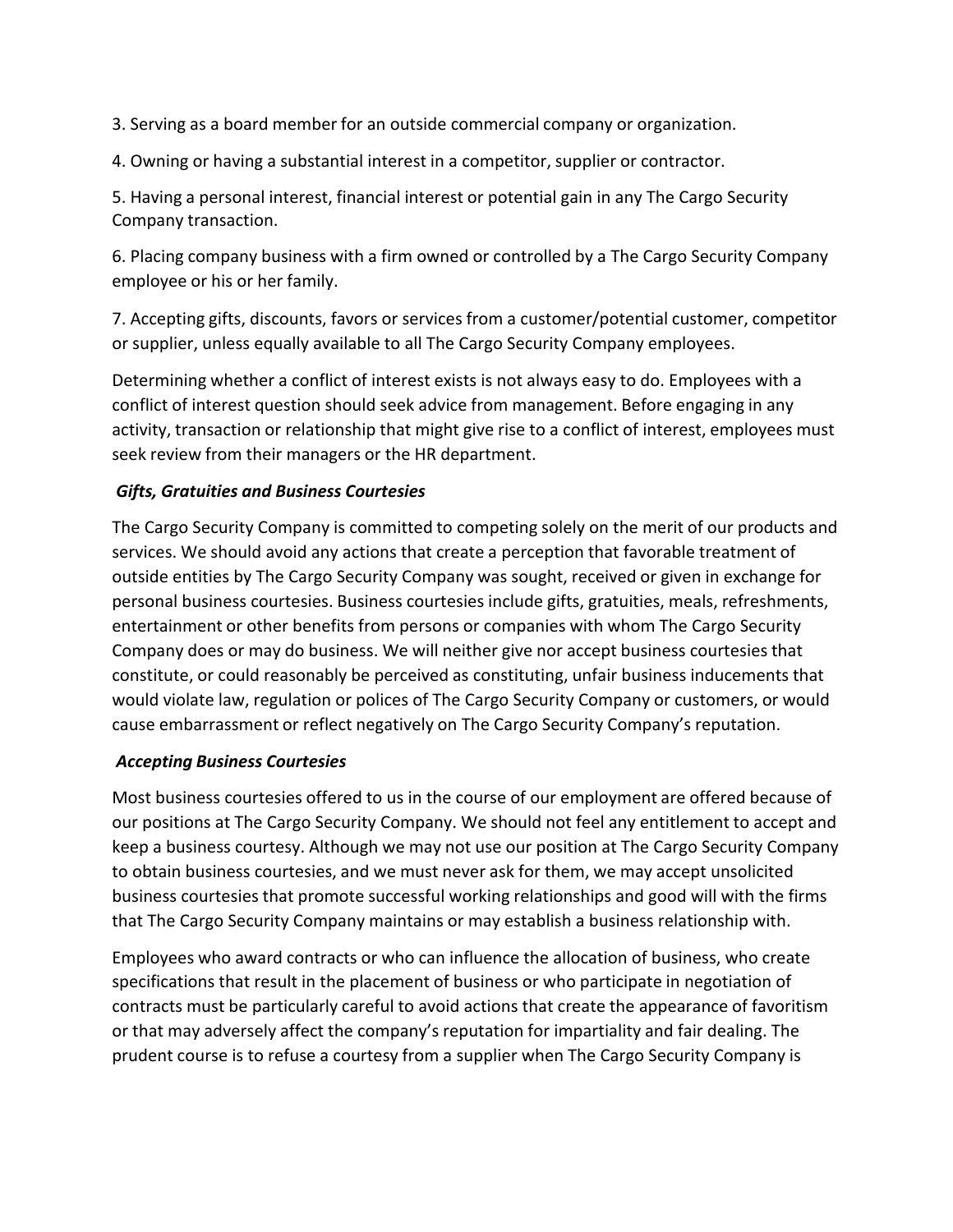involved in choosing or reconfirming a supplier or under circumstances that would create an impression that offering courtesies is the way to obtain The Cargo Security Company business.

## *Meals, Refreshments and Entertainment*

We may accept occasional meals, refreshments, entertainment and similar business courtesies that are shared with the person who has offered to pay for the meal or entertainment, provided that:

• They are not inappropriately lavish or excessive.

• The courtesies are not frequent and do not reflect a pattern of frequent acceptance of courtesies from the same person or entity.

• The courtesy does not create the appearance of an attempt to influence business decisions, such as accepting courtesies or entertainment from a supplier whose contract is expiring in the near future.

• The employee accepting the business courtesy would not feel uncomfortable discussing the courtesy with his or her manager or co-worker or having the courtesies known by the public.

## *Gifts*

Employees may accept unsolicited gifts, other than money, that conform to the reasonable ethical practices of the marketplace, including:

• Flowers, fruit baskets and other modest presents that commemorate a special occasion.

• Gifts of nominal value, such as calendars, pens, mugs, caps and t-shirts (or other novelty, advertising or promotional items).

Generally, employees may not accept compensation, honoraria or money of any amount from entities with whom The Cargo Security Company does or may do business. Tangible gifts (including tickets to a sporting or entertainment event) that have a market value greater than \$100 may not be accepted unless approval is obtained from management.

Employees with questions about accepting business courtesies should talk to their managers or the HR department.

# *Offering Business Courtesies*

Any employee who offers a business courtesy must assure that it cannot reasonably be interpreted as an attempt to gain an unfair business advantage or otherwise reflect negatively upon The Cargo Security Company. An employee may never use personal funds or resources to do something that cannot be done with The Cargo Security Company resources. Accounting for business courtesies must be done in accordance with approved company procedures.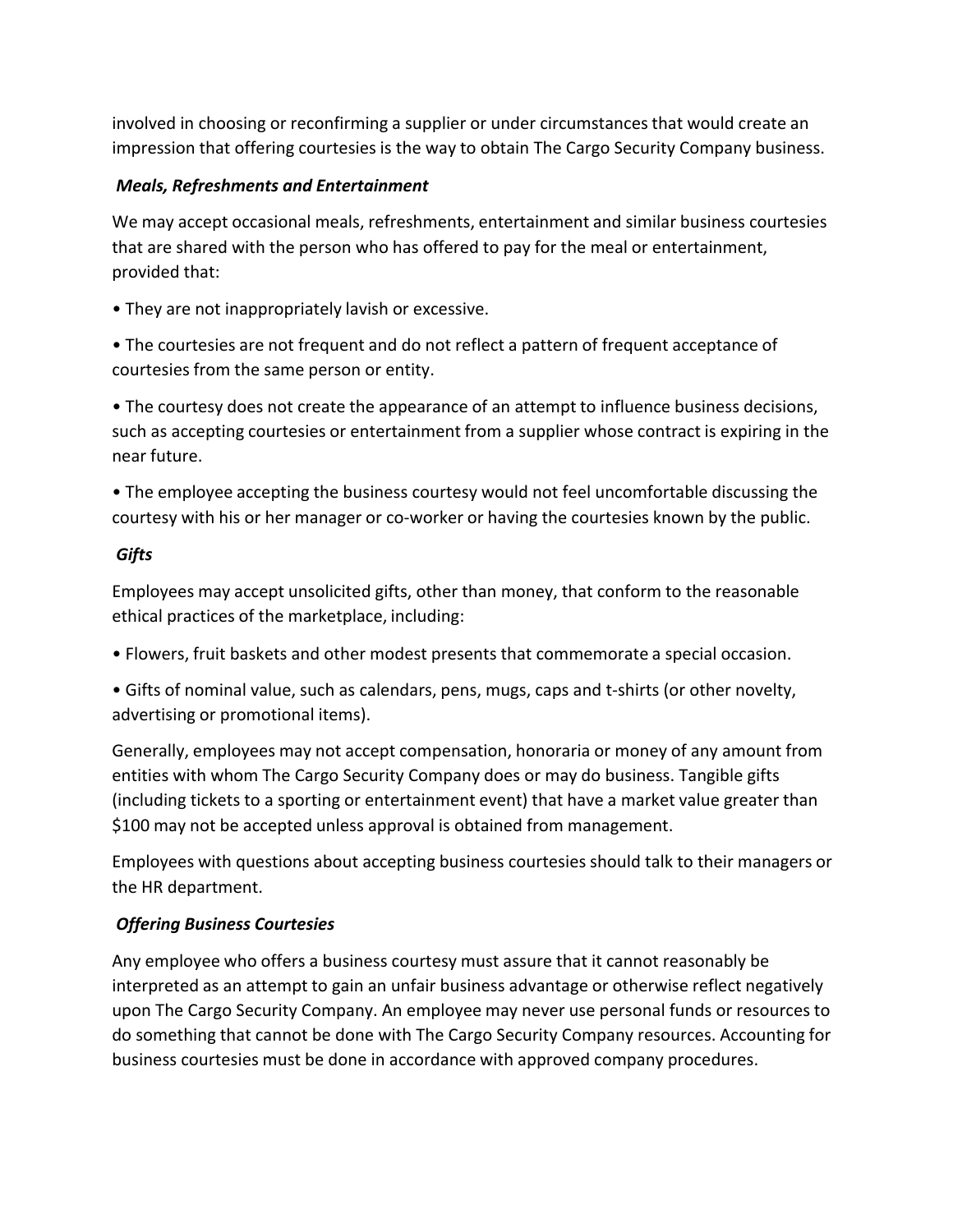Other than to our government customers, for whom special rules apply, we may provide nonmonetary gifts (i.e., company logo apparel or similar promotional items) to our customers. Further, management may approve other courtesies, including meals, refreshments or entertainment of reasonable value, provided that:

• The practice does not violate any law or regulation or the standards of conduct of the recipient's organization.

• The business courtesy is consistent with industry practice, is infrequent in nature and is not lavish.

• The business courtesy is properly reflected on the books and records of The Cargo Security Company.

## **Set Metrics and Report Results Accurately**

# *Accurate Public Disclosures*

We will make certain that all disclosures made in financial reports and public documents are full, fair, accurate, timely and understandable. This obligation applies to all employees, including all financial executives, with any responsibility for the preparation for such reports, including drafting, reviewing and signing or certifying the information contained therein. No business goal of any kind is ever an excuse for misrepresenting facts or falsifying records.

Employees should inform Executive Management and the HR department if they learn that information in any filing or public communication was untrue or misleading at the time it was made or if subsequent information would affect a similar future filing or public communication.

# *Corporate Recordkeeping*

We create, retain and dispose of our company records as part of our normal course of business in compliance with all The Cargo Security Company policies and guidelines, as well as all regulatory and legal requirements.

All corporate records must be true, accurate and complete, and company data must be promptly and accurately entered in our books in accordance with The Cargo Security Company's and other applicable accounting principles.

We must not improperly influence, manipulate or mislead any unauthorized audit, nor interfere with any auditor engaged to perform an internal independent audit of The Cargo Security Company books, records, processes or internal controls.

#### **Promote Substance Over Form**

At times, we are all faced with decisions we would rather not have to make and issues we would prefer to avoid. Sometimes, we hope that if we avoid confronting a problem, it will simply go away.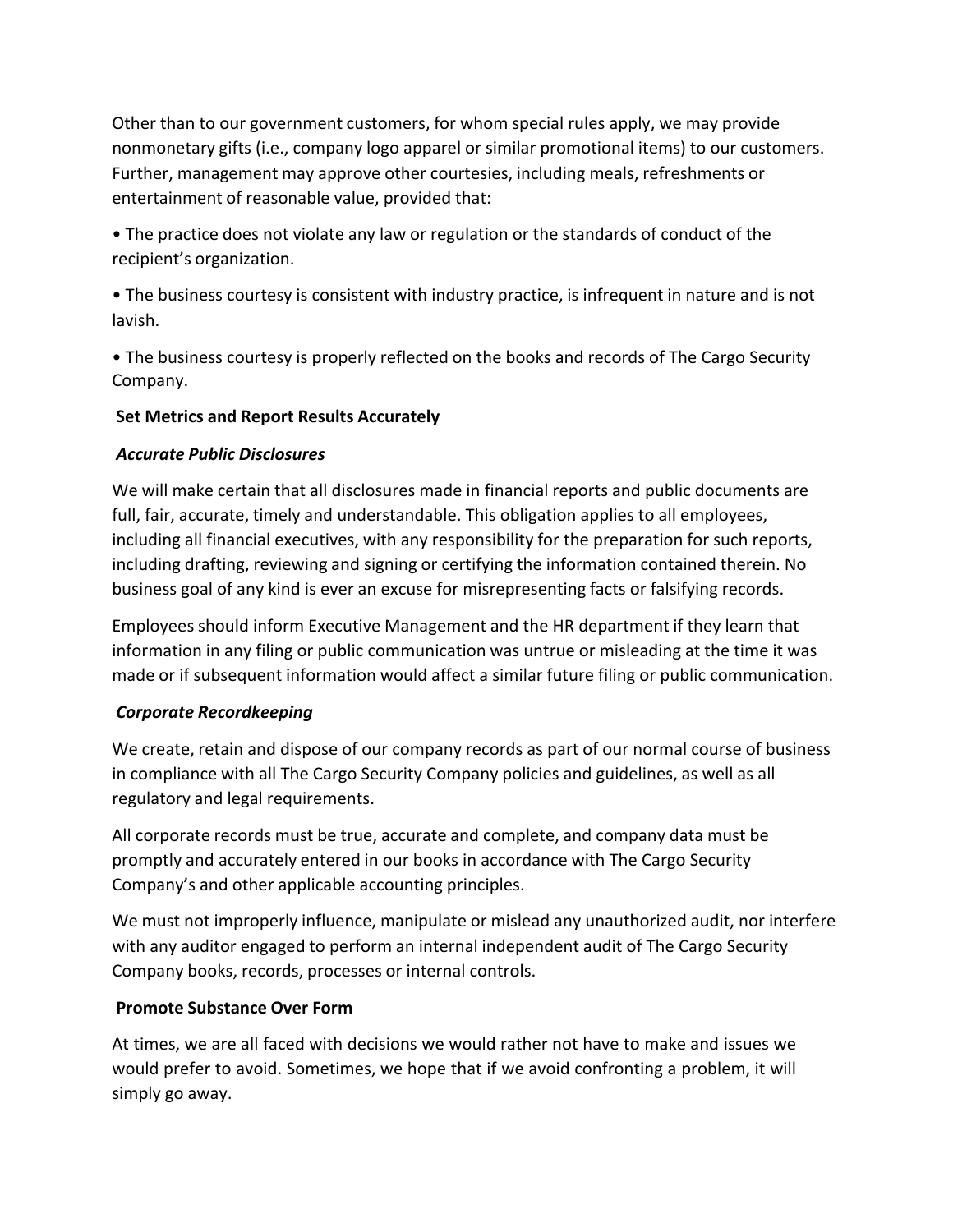At The Cargo Security Company, we must have the courage to tackle the tough decisions and make difficult choices, secure in the knowledge that The Cargo Security Company is committed to doing the right thing. At times this will mean doing more than simply what the law requires. Merely because we can pursue a course of action does not mean we *should* do so.

Although The Cargo Security Company's guiding principles cannot address every issue or provide answers to every dilemma, they can define the spirit in which we intend to do business and should guide us in our daily conduct.

## *Accountability*

Each of us is responsible for knowing and adhering to the values and standards set forth in this Code and for raising questions if we are uncertain about company policy. If we are concerned whether the standards are being met or are aware of violations of the Code, we must contact the HR department.

The Cargo Security Company takes seriously the standards set forth in the Code, and violations are cause for disciplinary action up to and including termination of employment.

## **Be Loyal**

# *Confidential and Proprietary Information*

Integral to The Cargo Security Company's business success is our protection of confidential company information, as well as nonpublic information entrusted to us by employees, customers and other business partners. Confidential and proprietary information includes such things as pricing and financial data, customer names/addresses or nonpublic information about other companies, including current or potential supplier and vendors. We will not disclose confidential and nonpublic information without a valid business purpose and proper authorization.

#### *Use of Company Resources*

Company resources, including time, material, equipment and information, are provided for company business use. Nonetheless, occasional personal use is permissible as long as it does not affect job performance or cause a disruption to the workplace.

Employees and those who represent The Cargo Security Company are trusted to behave responsibly and use good judgment to conserve company resources. Managers are responsible for the resources assigned to their departments and are empowered to resolve issues concerning their proper use.

Generally, we will not use company equipment such as computers, copiers and fax machines in the conduct of an outside business or in support of any religious, political or other outside daily activity, except for company-requested support to nonprofit organizations. We will not solicit contributions nor distribute non-work related materials during work hours.